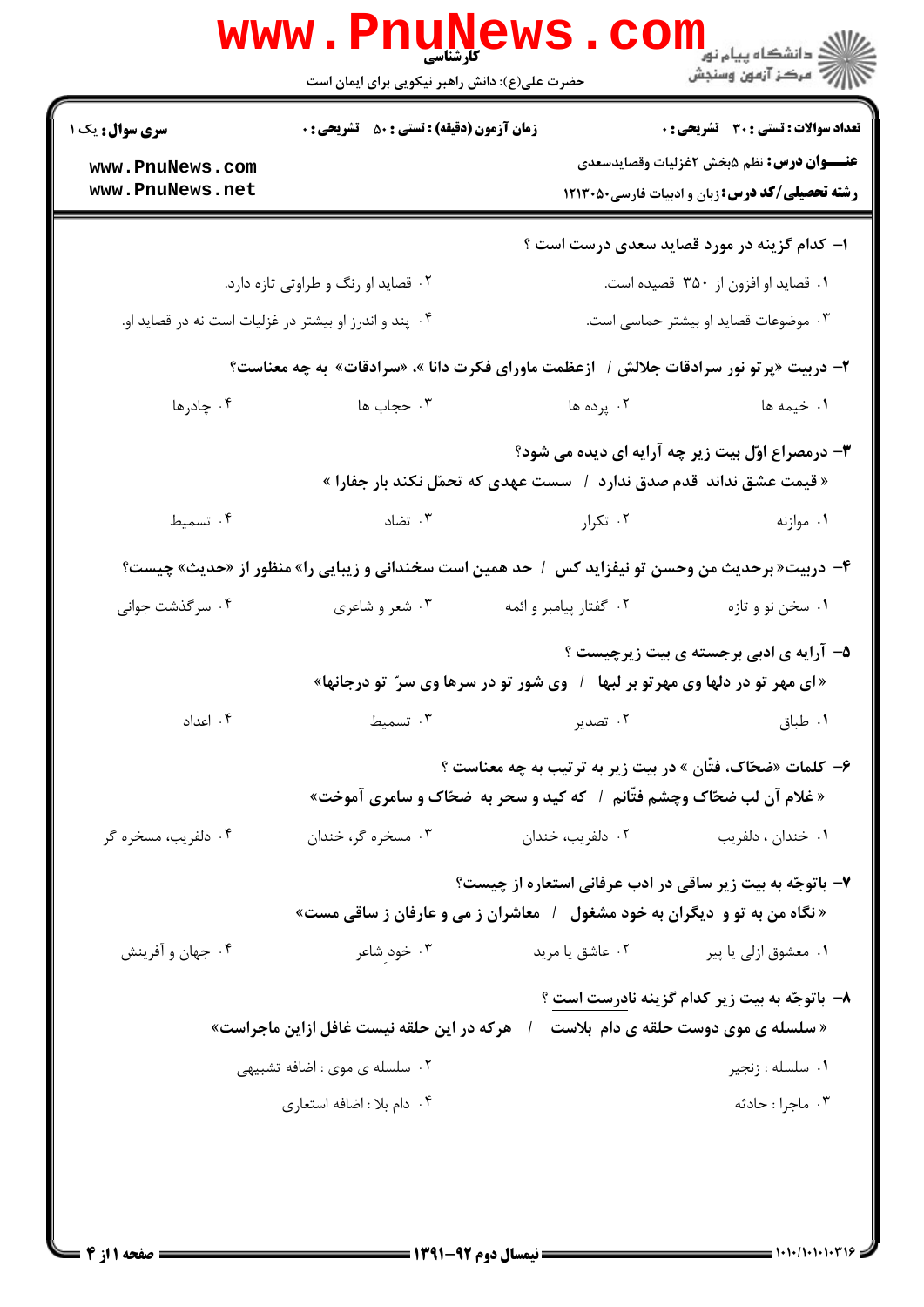|                                                              | www.PnuNews<br>حضرت علی(ع): دانش راهبر نیکویی برای ایمان است                 |                  | ر دانشڪاه پيام نور<br>ا∛ مرکز آزمون وسنڊش                                                                                                          |
|--------------------------------------------------------------|------------------------------------------------------------------------------|------------------|----------------------------------------------------------------------------------------------------------------------------------------------------|
| <b>سری سوال : ۱ یک</b><br>www.PnuNews.com<br>www.PnuNews.net | زمان آزمون (دقیقه) : تستی : 50 ٪ تشریحی : 0                                  |                  | تعداد سوالات : تستي : 30 ٪ تشريحي : 0<br><b>عنـــوان درس:</b> نظم ۵بخش ۲غزلیات وقصایدسعدی<br><b>رشته تحصیلی/کد درس: زبان و ادبیات فارسی45130 ا</b> |
|                                                              | « عجب در این که تو مجموع و گر  قیاس کنی/   به زیر هرخم مویت دلی پراکنده است» |                  | ۹- دربیت زیر چه آرایه بدیعی وجود دارد ؟                                                                                                            |
| ۰۴ ایهام                                                     | ۰۳ طباق                                                                      | ۰۲ تکرار         | ۰۱ تسمیط                                                                                                                                           |
|                                                              | « کاج آن به خشم رفته ی ما آشتی کنان ٪ باز آمدی که دیده ی مشتاق بر در است»    |                  | ۱۰- با توجّه به بیت زیر صفت مفعولی مرکب کدام است؟                                                                                                  |
| ۰۴ به خشم رفته                                               | ۰۳ مشتاق                                                                     | ۰۲ دیده          | ۰۱ آشتی کنان                                                                                                                                       |
|                                                              | « گوشه گرفتن ز خلق فایده ای نیست / گوشه ی چشمت بلای گوشه نشین است»           |                  | 11- در بیت زیر مفهوم مصراع دوم چیست؟                                                                                                               |
|                                                              | ۰۲ گوشه چشم زیبای تو بلای جان عارف است.                                      |                  | ۰۱ گوشه چشم تو بلا را دور می کند.                                                                                                                  |
|                                                              | ۰۴ چشم تو گوشه نشینان را از نظر دور می کند.                                  |                  | ۰۳ بلای گوشه چشم تو انسان را گوشه نشین می کند.                                                                                                     |
|                                                              | «جماعتی به همان آب چشم بیرونی ۱ گنگه کنند و نبینند کآتشم در توست»            |                  | <b>۱۲</b> - در بیت زیر عبارت مشخص شده به چه معناست ؟                                                                                               |
|                                                              | ۰۲ آتشی در درونم هست.                                                        |                  | ٠١ آتش عشق من به خاطر توست.                                                                                                                        |
|                                                              | ۰۴ عشق من به توست.                                                           |                  | ۰۳ آتش درونم رو به خاموشی است.                                                                                                                     |
|                                                              | « هرگز نمیرد آنکه دلش زنده شد به عشق ۱ ً ثبت است بر جریده عالم دوام ما »     |                  | ۱۳– کدام یک از ابیات زیر بامضمون این بیت حافظ هماهنگی دارد ؟                                                                                       |
|                                                              |                                                                              |                  | 1. نظر خدای بینان طلب هوا نباشد / سفرنیازمندان قدم خطا نباشد                                                                                       |
|                                                              | ٠٢ نه حريف مهربان است رفيق سست پيمان ١ كه به روز تيرباران سپربلا نباشد       |                  |                                                                                                                                                    |
|                                                              | ۰۳ همه وقت عارفان را نظراست ، و عامیان را ۱ نظری معاف دارند و دوّم روا نباشد |                  |                                                                                                                                                    |
|                                                              | ۰۴ اگرت سعادتی هست که زنده دل بمیری ۱ به حیاتی اوفتادی که دگر فنا نباشد      |                  |                                                                                                                                                    |
|                                                              | « پای دیوانگیش برد و سر شوق آورد /   منزلت بین که به پا رفت و به سر باز آمد» |                  | <b>۱۴</b> - دربیت زیر « سرشوق»چه نوع اضافه ای است ؟                                                                                                |
| ۰۴ اضافه توضیحی                                              | ۰۳ اضافه اقترانی                                                             | ۰۲ اضافه استعاری | ۰۱ اضافه تشبیهی                                                                                                                                    |
|                                                              |                                                                              |                  | 1 <b>۵</b> - عبارت« دامن کشان» به چه معناست ؟                                                                                                      |
|                                                              | ۰۲ با خستکی راه رفتن                                                         |                  | ۰۱ دامن جمع کردن                                                                                                                                   |
|                                                              | ۰۴ با عجله و سرعت رفتن                                                       |                  | ۰۳ با ناز حرکت کردن                                                                                                                                |
|                                                              |                                                                              |                  |                                                                                                                                                    |

 $= 1.1 \cdot 11.1 \cdot 11.1$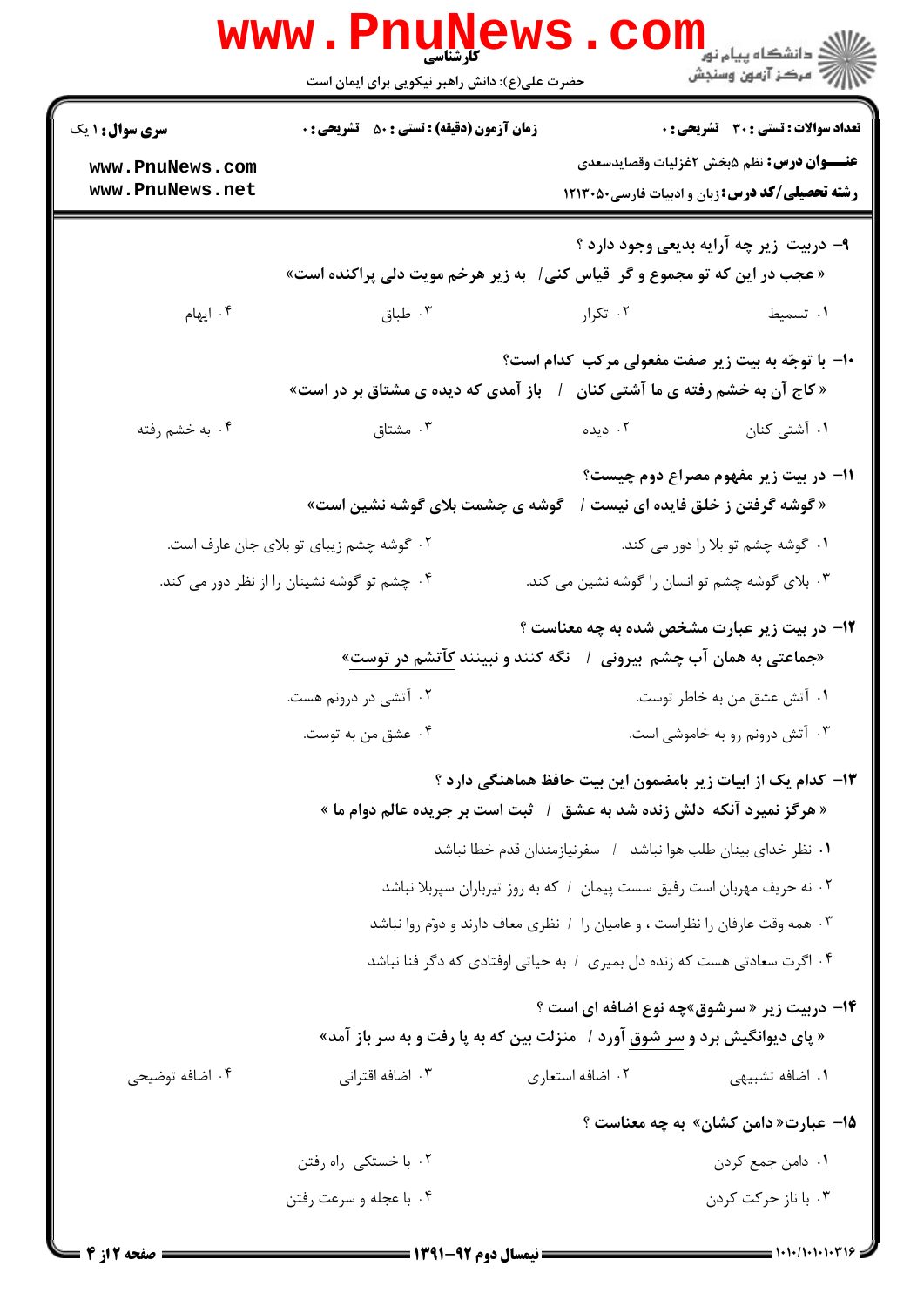|                                    | <b>www.PnuNews</b><br>حضرت علی(ع): دانش راهبر نیکویی برای ایمان است               |                    | ر دانشگاه پيام نور <mark>− .</mark><br>ارا⊄ مرکز آزمون وسنجش                                                   |
|------------------------------------|-----------------------------------------------------------------------------------|--------------------|----------------------------------------------------------------------------------------------------------------|
| <b>سری سوال : ۱ یک</b>             | <b>زمان آزمون (دقیقه) : تستی : 50 ٪ تشریحی : 0</b>                                |                    | تعداد سوالات : تستي : 30 - تشريحي : 0                                                                          |
| www.PnuNews.com<br>www.PnuNews.net |                                                                                   |                    | <b>عنـــوان درس:</b> نظم ۵بخش ۲غزلیات وقصایدسعدی<br><b>رشته تحصیلی/کد درس: زبان و ادبیات فارسی40130 1۲۱۳</b> ۰ |
|                                    |                                                                                   |                    | ۱۶– دربیت زیر کدام آرایه ادبی دیده می شود ؟<br>« مه است این یا ملک یا آدمی زاد /    تویی یا آفتاب عالم افروز » |
| ۰۴ ایهام تناسب                     | ۰۳ اعداد                                                                          | ۰۲ تصدیر           | ٠١. التفات                                                                                                     |
|                                    | « مارا بجز تو در همه عالم عزیز نیست / گر رد کنی بضاعت مزجات ور قبول»              |                    | ۱۷- در بیت زیر مراد شاعر از «بضاعت مزجات» چیست ؟                                                               |
| ۰۴ جسم شاعر                        | ۰۳ جان شاعر                                                                       | ۰۲ دنیا            | ۰۱ سرمایه اندک                                                                                                 |
|                                    |                                                                                   |                    | ۱۸–  ترکیب های « پیراهن جان،  طومار غم»  به ترتیب چه نوع اضافه ای  هستند ؟                                     |
| ۰۴ اختصاصی، اختصاصی                | ۰۳ استعاری، تشبیهی                                                                | ۰۲ تشبیهی، استعاری | ۰۱ تشبیهی، تشبیهی                                                                                              |
|                                    | « رفیقانم سفرکردند هر یاری به اقصایی /  خلاف من که بگرفته  است دامن  در مغیلانم » |                    | ۱۹- در بیت زیر« مغیلان » استعاره از چیست ؟                                                                     |
|                                    | ۲. مشکلات روزمره ی زندگی                                                          |                    | ۰۱ سخت گیری های حکومت عصر شاعر                                                                                 |
|                                    | ۰۴ عشق و پیامدهای آن                                                              |                    | ۰۳ عنوان های حکومتی شاعر                                                                                       |
|                                    | / مترس ای باغبان از گل که می بینم نمی چینم »                                      |                    | <b>۲۰-</b> در بیت زیر « انگشت می خاید» به چه معناست ؟<br>« رقیب انگشت می خاید که سعدی دیده بر هم نه            |
| ۰۴ حسادت می کند.                   | ۰۳ دقت می کند.                                                                    |                    | ۰۱ سرزنش می کند. <b>مسیسه می کند.</b> این مسیسه می کند.                                                        |
|                                    | /   مگس جایی نخواهد رفتن از دکّان حلوایی»                                         |                    | <b>۲۱</b> - در بیت زیر «آستین افشان» به چه معناست ؟<br>« تو خواهی آستین افشان و خواهی روی در هم کش             |
|                                    | ۰۲ بذل و بخشش کن.                                                                 |                    | ۰۱ لباس از تن به در کن.                                                                                        |
|                                    | ۰۴ زر افشانی کن.                                                                  |                    | ۰۳ اظهار نفرت و کراهت کن.                                                                                      |
|                                    |                                                                                   |                    | <b>۲۲</b> - «که» دوّم در مصراع دوّم بیت زیرچه کاربردی دارد؟                                                    |
|                                    | « تو مپندار که سعدی زکمندت بگریزد    /   چون بدانست که دربند تو خوشتر که رهایی»   |                    | ۰۱. با                                                                                                         |
| ۰۴ به وسیله                        | ۰۳ بهتر                                                                           | ۰۲ از              |                                                                                                                |
|                                    | «شب مردان خدا روز جهان افروز است ۱ روشنان را به حقیقت شب ظلمانی نیست»             |                    | <b>۲۳</b> - کدام گزینه در مورد « روشنان» نادرست است ؟                                                          |
| ۰۴ عارفان                          | ۰۳ سپید اندامان                                                                   | ۰۲ دل آگاهان       | ۰۱ روشن دلان                                                                                                   |
|                                    |                                                                                   |                    |                                                                                                                |

 $= 1.1 \cdot 11.1 \cdot 11.1$